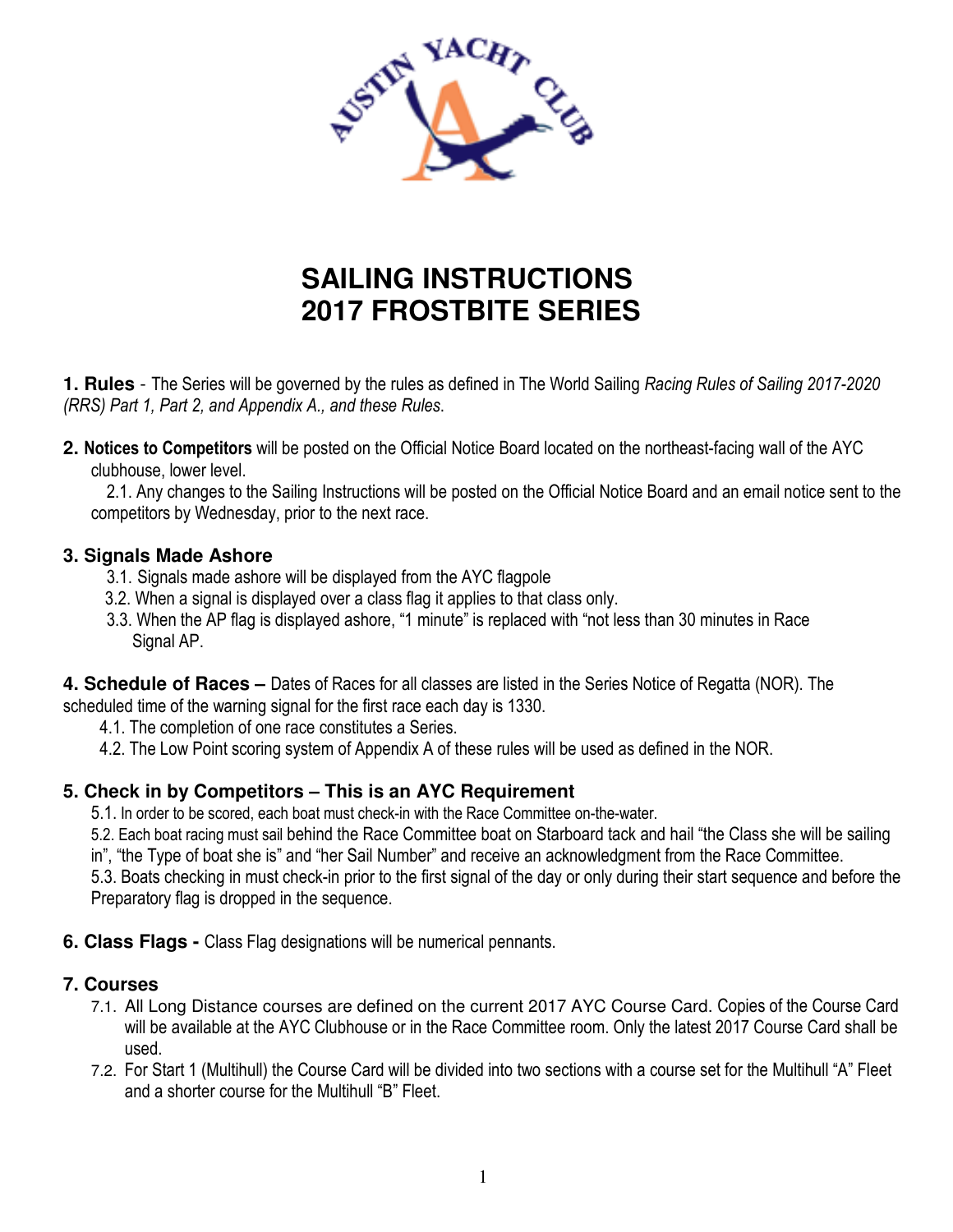#### **8. Marks**

8.1. Marks for the Long Distance course will be AYC and LCRA Marks as defined on the current AYC Long Distance Course Card. Marks for the Round the Buoy Course will be Yellow Tetrahedrons as shown on the RTB Map. The Start and Finish Line will be White Balls.

## **9. Time Limits**

9.1. For Long Distance (LD) courses, the time limit for each race will be three (3) hours for the first boat to sail the course and finish. Boats failing to finish within 60 minutes after the first boat in her class sails the course and finished will be scored DNF

## **10. Obstructions**

- 10.1. The starting area is the area within 100 yards of the starting line; within this area, boats whose warning signal has not been made shall keep clear of the line and of all boats whose warning signal has been made.
- 10.2. All swim or dive areas are out of bounds.

# **11. The Start**

- 11.1 The starting line will be between orange line flag on the Race Committee boat and a white buoy on the port end.
- 11.2 The start sequence may be broad cast on the Primary VHF Race Committee Channel 78.
- 11.3 The Starting Signal will be as describe in the Racing Rules of Sailing under Rule 26.

## **12 Recalls**

- 12.1 The RC may attempt to promptly broadcast the sail number of each recalled boat on the primary VHF channel 78. The following shall NOT be grounds for redress:
	- 12.1.1 Failure of a boat to receive the recall broadcast.
	- 12.1.2 Failure of the RC to broadcast recall numbers.
	- 12.1.3 A boat's position in the sequence of broadcast numbers.
- 12.2 A class that has a General Recall will go to the end of the starting sequence for its next start.
- **13 Change of Course** For Long Distance (LD) courses; the Race Committee may not change the direction or length of any leg of the course after the start. This modifies rule 33.

# **14 The Finish**

- 14.1 The finish line will be between an orange line flag on the Race Committee boat and a white buoy on the Port end.
- 14.2 If a Long Distance Course must be shortened, the finish line will be an Orange Flag on a Chase Boat, posted at a mark to be rounded. The Chase boat will set up at a mark on the side that the boats must round. The flags must be posted prior to the first boat of that class, rounding the mark, with one sound signal, posting an "S" Flag, the Orange Line Flag and a course board for the class being shortened.
- 14.3 Classes not being shortened at that mark will return to the original starting area and finish on the Port Side of the Race Committee Boat.
- **15. Scoring** The scoring is defined in the NOR.
- **16. Protests** Written protests shall be filed with a Race Committee representative in the AYC office. Protests shall be filed within 30 minutes of the Race Committee boat docking after the race. Protests will be heard in the approximate the order of receipt as soon as possible on the day of the race or as soon as reasonably possible.